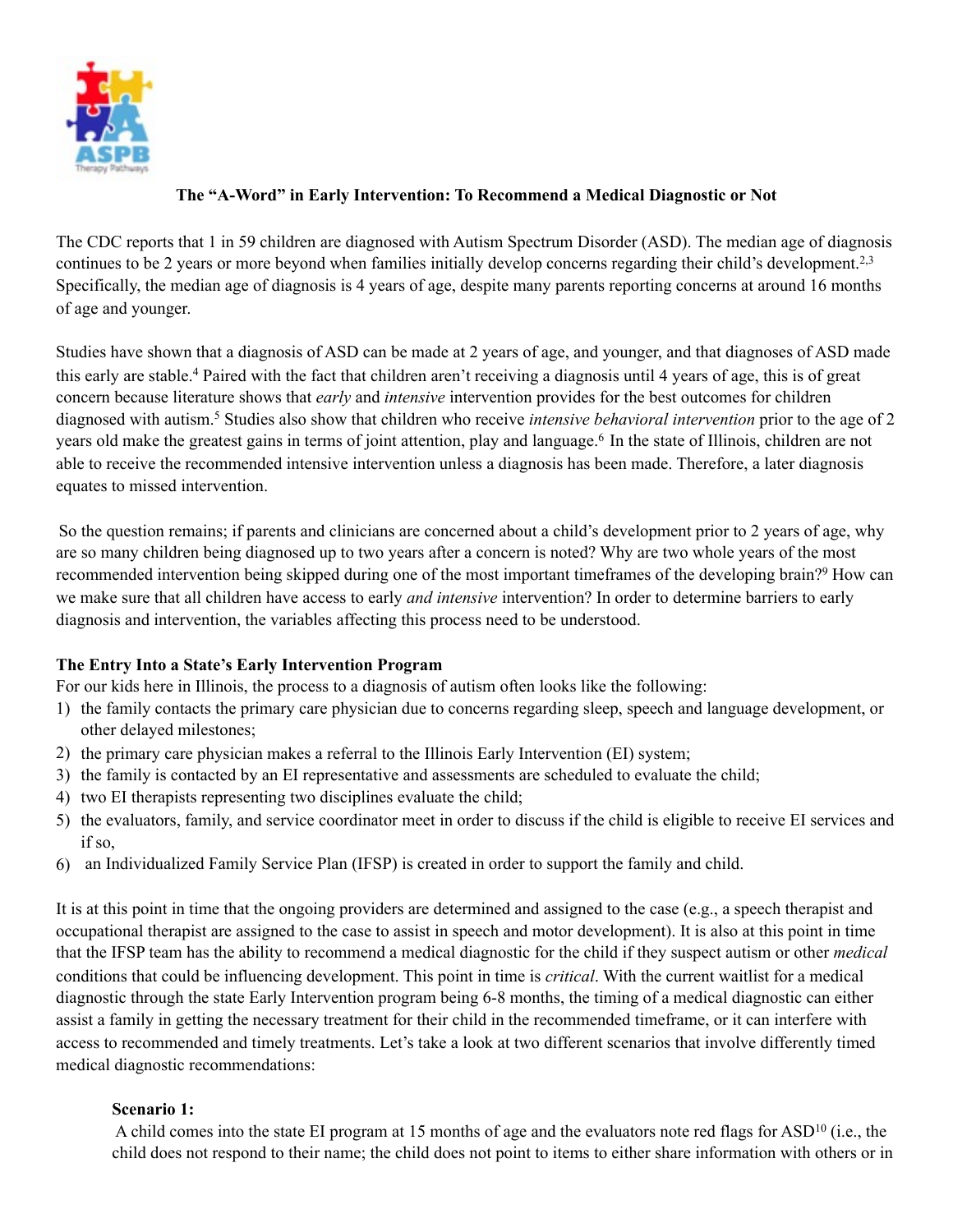

response to an adult asking where something is; the child does not engage in purposeful play; the child does not demonstrate joint attention or engagement; the child does not babble or respond to the voice of his caregiver; stereotypy is noted). A medical diagnostic is recommended during the initial IFSP. The IFSP also includes once weekly hour-long sessions to be delivered by a speech, occupational, and developmental therapist. The family is contacted by a medical diagnostic center and the medical diagnostic is scheduled for six months into the future. The child continues to receive three 1-hour sessions per week while waiting to see the developmental pediatrician at the medical diagnostic appointment. At 21 months of age, the child is seen for the medical diagnostic. A diagnosis of ASD is given and the team recommends intensive behavioral intervention which is a service that is not offered via the state Early Intervention program. The family contacts a local provider who requests the necessary paperwork to get started. One full month passes before the paperwork is completed by the medical diagnostic center. The intensive behavioral intervention provider takes an additional 1-2 months to evaluate the child, develop a comprehensive program, hire staff for the child, and train all staff members and the family before treatment can begin. The child begins receiving the recommended treatment at 24 months of age. While this is a great start, this treatment is still occurring 9 months after the red flags were first noticed.

#### **Scenario 2: Avoiding the A-Word to Protect Families' Feelings**

A child comes into EI at 15 months of age and the evaluators note red flags for ASD. The providers note that the family is stressed and struggling with the idea that something could be affecting their child's development. In order to avoid worrying the family or causing them additional discomfort, the team decides not to recommend a medical diagnostic at this point in time, as they feel that the family is not ready to handle it. They decide that the child will be re-evaluated in six months of time and if at that point in time the red flags are still noted, a medical diagnostic will be discussed. The team feels that the family might be more ready to hear about the "A-Word" after the team has time to develop a rapport. Therefore, the child receives three 1-hour sessions per week of speech, occupational, and developmental therapies respectively until the age of 21 months. At the six-month progress meeting and at 21 months of age, the team discusses the red flags and a medical diagnostic is recommended. Six months pass before the family is seen by the medical diagnostic team and 3 more months pass before the child is able receive the recommended intensive treatment. This child begins intensive services at 30 months of age, or more than one full year after the red flags for autism were noted.

|                                                                                                                                                                                   | Scenario 1  | Scenario 2  |
|-----------------------------------------------------------------------------------------------------------------------------------------------------------------------------------|-------------|-------------|
| Age of Entry into El                                                                                                                                                              | 15 months   | 15 months   |
| <b>Medical Diagnostic Recommend during</b><br><b>Initial IFSP?</b>                                                                                                                | Yes         | No.         |
| Age at medical diagnostic for child A                                                                                                                                             | 21 months   | NA.         |
| Age at 6 month follow-up; medical<br>diagnostic recommended for child B                                                                                                           | 21 months   | 21 months   |
| Age at medical diagnostic for child B                                                                                                                                             | <b>NA</b>   | 27 months   |
| Age that child receives intensive<br>intervention (1 month wait between<br>diagnostic and paperwork and 1-2 months to<br>secure a provider and establish an intensive<br>program) | 24 months** | 30 months** |
|                                                                                                                                                                                   |             |             |

**\*\*\*current recommendations are to start intervention as soon as red flags are noted and before age 26,8 Both of these children would be receiving services after the target age.**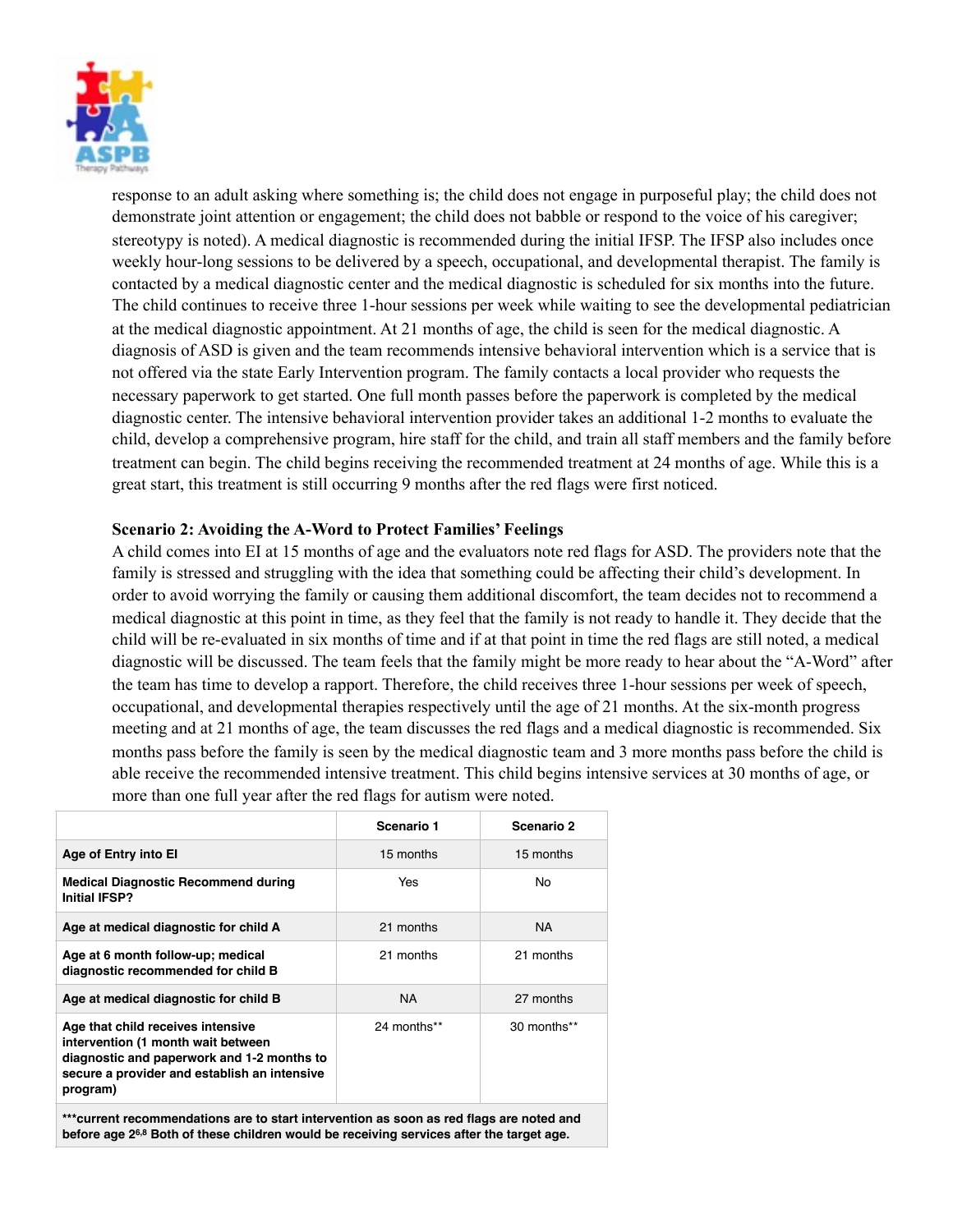

#### **Missed Opportunities: We Can Do Better**

For some providers and parents, this is not seen as an issue. They believe that as long as the child is receiving Early Intervention services through the state program, the child will be receiving the support they need to develop, as the EI model requires parents to administer ongoing treatment within their everyday routines. However, we know that for our children on the spectrum, the intensity of services matter.7,8 Some state run EI programs, such as ours in Illinois, are not equipped to provide for these intensive services and often only provide 1-3 hours of intervention per week with the expectation that families carry over intervention strategies. While families can be trained to implement effective intervention strategies, it is unfair to expect or require families to provide intensive services by themselves, as many families require both parents to work full-time. While some people might point to daycare systems and expect daycares to be able to work with EI providers in order to meet the needs of the child, this is also an unfair expectation as many daycares are not equipped with the appropriate ratio of staff-to-children, as children on the spectrum often require 1:1 intervention during the beginning stages of intervention.8 Daycare staff are also unlikely to have the necessary training and education to provide the type of intervention that is consistent with the evidence-based intervention that is recommended.

We know that early diagnosis and intensive intervention is key for these children to develop optimally. 5,6,7,8,9 So how can we do better? If we see red flags on day one, it is critical to start a discussion about the child's development as soon as possible. While it can be devastating for a family to hear that their child is demonstrating the red flags for autism, imagine how devastating it is for a family to find out that their child missed out on the opportunity for early and intensive intervention and that this early and intensive intervention is linked to the best outcomes noted in scientific literature. By protecting the feelings of a family who we think might not be ready to hear that their child might have autism, we are no longer protecting or providing what's best for the child that we providing services for. We are also setting ourselves up for failure in the long run because eventually, these families will come into contact with someone who will address these concerns and the family will be left with this question: why didn't my provider tell me sooner? Imagine if the medical community took the same approach and avoided telling families that their child has cancer, diabetes, or vision problems?

## **Tips On Starting the Discussion (for providers):**

The fact that Early Intervention providers have been invited into the family's home typically means that the family is already aware that something might be affecting their child's development. While working to establish goals and strategies during the first few visits, *listen* to the family. Listen to their concerns and be with them while looking at the challenges that they are noticing. If the family expresses how hard it is to gain their child's attention, observe this with the family and point out other concerns that you see. One of the first principles of the Illinois Early Intervention program is to facilitate a child's participation in family and community activities. This means that we should be actively looking at the family's routines that they have established with their child. In looking at these routines, we can further understand the strengths and challenges that families are observing and we can use this information to guide a discussion. Perhaps after looking at how the child struggles to attend, we also notice that they are missing other critical foundational skills such as responding to their name, a lack of social referencing, and absent joint attention. Point this out and ask if this is typical for the child. Perhaps this lack of engagement and joint attention has resulted in a lack of imitation and functional play. Point this out. Somewhere during this discussion and observation period, a family will begin to ask questions like, "What can we do?" They might even say something along the lines of, "I'm really scared that it could be something bigger." This is your opportunity to validate their concerns and help them understand the missing foundational skills that you are observing. It will also help you start a discussion about next steps for treatment. Let them know that you see these concerns and that it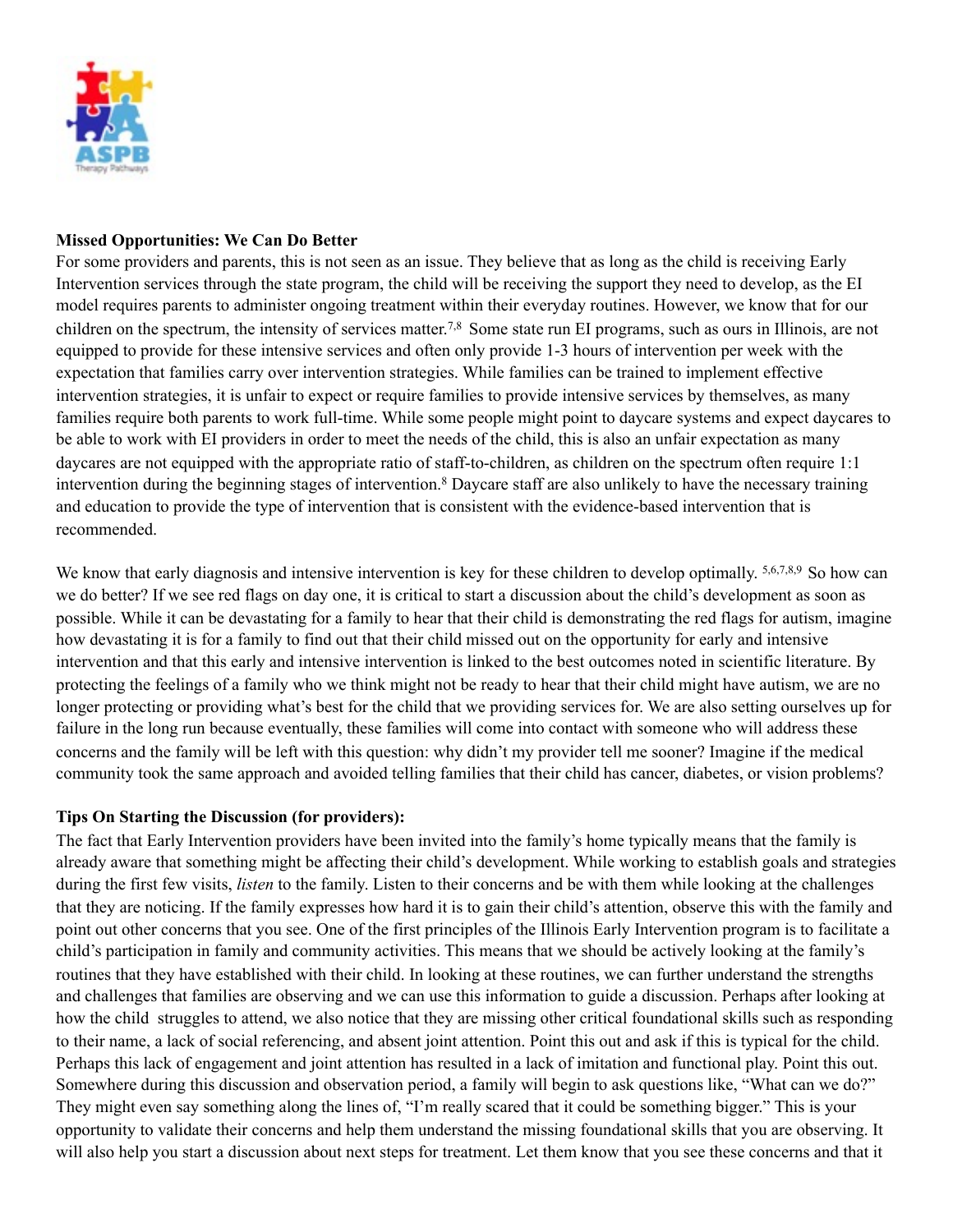

could be helpful to bring in a developmental pediatrician to help rule out any other larger or medical concerns. A parent might ask, "What do you mean?" You can simply mention that during the Early Intervention evaluations, the child was not evaluated medically. Therefore, it might be helpful to have a developmental pediatrician also conduct an evaluation in order to determine if any medical conditions could be responsible for these missing foundational skills that are required for further learning. For example, we want to make sure that hearing and vision are developing normally. We want to make sure that the child is taking in information through their senses and responding correctly. Explain the medical diagnostic process, how it can help by furthering our understanding of the child's development and providing treatment recommendations, the wait-list period, and let the family know that this is a service that is offered through Early Intervention.

# **Tips On Starting the Discussion (for parents):**

If you are parent and you are concerned about your child's development and whether or not autism is something that should be considered, please do not hesitate to ask your provider directly. They may be relieved to hear you ask about autism directly as this will provide them with the opportunity to discuss the concerns they may have been struggling to mention to you. Mention your concerns during the initial visit with your pediatrician and again during your initial EI evaluation so that providers can discuss whether or not they also see the red flags. Last, contact one of the centers below to schedule an assessment if you're unable to obtain an assessment through EI or if you're nervous about the long waitlist. For a free, online autism screening tool, visit https://m-chat.org/.

## **Bypassing The Early Intervention Medical Diagnostic Process If Necessary**

Because of the long waitlist for a medical diagnostic through Early Intervention, there are times where we may need to bypass the Early Intervention Medical Diagnostic process all together. For children who come into EI at an older age and won't make it into the diagnostic center before the age of 3 or for children where intensive services are needed immediately, we can refer families to diagnostic centers that are outside of Early Intervention and that have shorter waitlists. While this will not be feasible for all families who do not have access to commercially available group or private health insurance plans, these centers can be of value to a number of children. Both autism evaluation and treatment are considered an essential health benefit and are covered by both group and private commercial plans or plans that are purchased through the ACA. These centers include:

- Edgewood Clinical Services [\(https://www.edgewoodclinicalservices.com/autism-services/\)](https://www.edgewoodclinicalservices.com/autism-services/) located in Lisle, Il.
- Caravel Autism Health [\(https://caravelautism.com/evaluation-diagnosis/\)](https://caravelautism.com/evaluation-diagnosis/) located in Naperville, Schaumburg, Deerfield, and Chicago.
- Little Friends' Center For Autism [\(https://www.littlefriendsinc.org/little-friends-center-for-autism/](https://www.littlefriendsinc.org/little-friends-center-for-autism/)) located in Naperville, Il.
- Konick & Associates [\(https://www.konickandassociates.com/assessments](https://www.konickandassociates.com/assessments)) located in Naperville, Il.
- Susan Myket, PhD & Associates ([http://www.myketandassociates.com/clinics/the-assessment-clinic/\)](http://www.myketandassociates.com/clinics/the-assessment-clinic/) located in Naperville, Il.

# **ASD Intervention**

Some readers may cringe every time they read over the words "early and intensive behavioral intervention." Some might also worry about the idea of labeling such a young child with such a big word such as autism. A quick Google search of autism intervention will often result in a mess of conflicting information that makes it difficult to know *when* we should or shouldn't intervene and *how* we should or shouldn't intervene. Stay tuned for another post about intervention where all of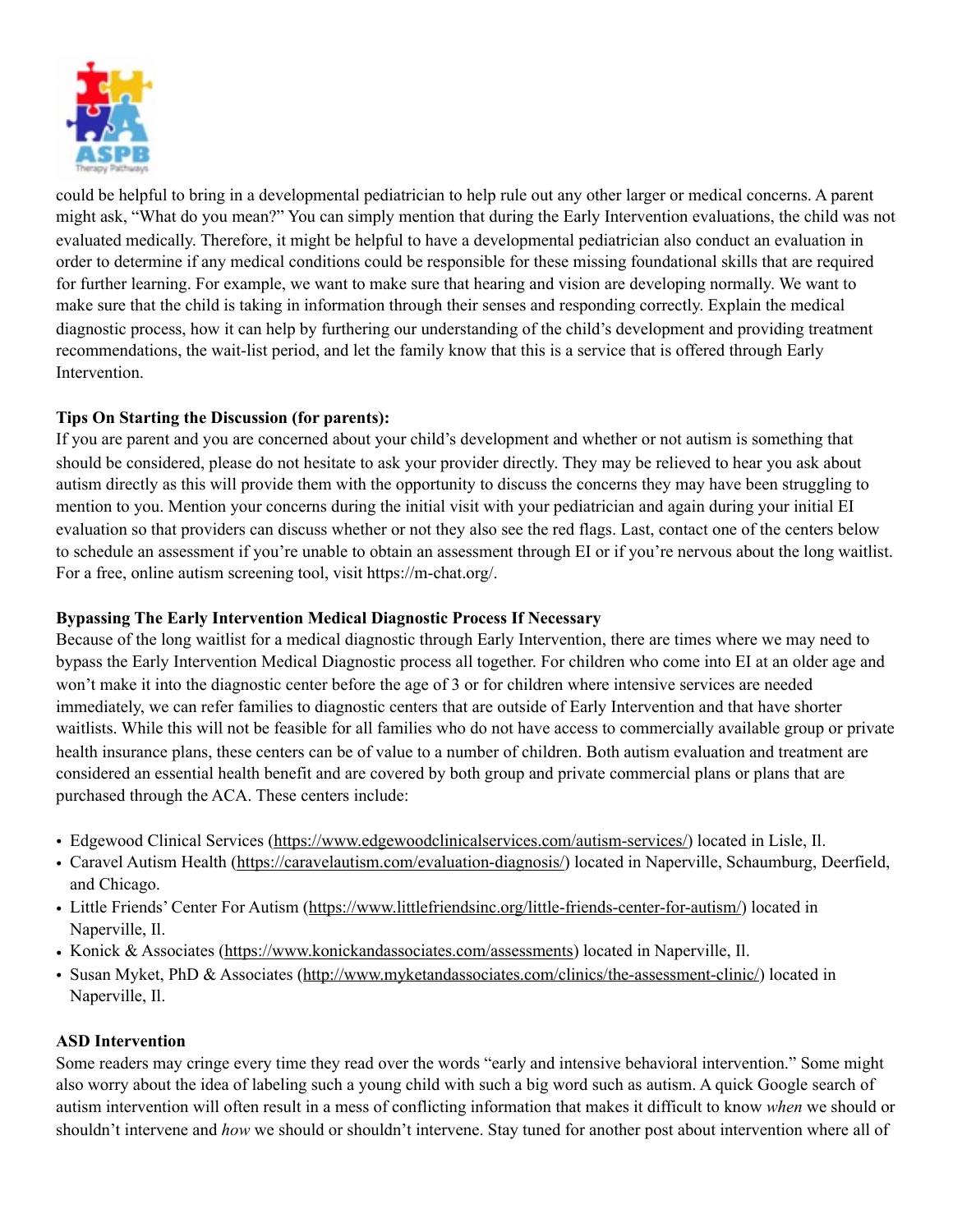

the controversial details will be discussed in detail. For now, please feel free to begin your exploration into early and intensive intervention by accessing the information in the references provided below.

# **Summary:**

- early diagnosis of autism is best so that intervention can be accessed
- **•** diagnosis is required for *intensive behavioral intervention* (i.e., applied behavior analysis AKA ABA) in the state of Illinois
- **•** early and intensive behavioral intervention (ABA) is the best recommended treatment for children diagnosed with ASD
- **•** medical diagnostics should be recommended as early as red flags for ASD are noted
- **•** families should be provided with scientific and evidence-based information regarding ASD and treatments; the National [Autism Center provides free information for families and practitioners regarding ASD treatments \(](http://www.nationalautismcenter.org/national-standards-project/)**http:// www.nationalautismcenter.org/national-standards-project/**)
- **•** families should be provided with additional resources if it is noted that resources outside of EI are warranted

# *References*

[2Centers for Disease Control and Prevention; Morbidity and Mortality Weekly Report Retrieved from https://](https://www.cdc.gov/mmwr/volumes/67/ss/ss6706a1.htm) www.cdc.gov/mmwr/volumes/67/ss/ss6706a1.htm on 10/7/18.

[3Kozlowski AM, Matson JL, Horovitz M. Parents' first concerns of their child's development in toddlers with autism](https://www.cdc.gov/mmwr/volumes/67/ss/ss6706a1.htm)  spectrum disorders. Developmental Neurorehabilitation. 2011;14(2):72–78.

[4Kleinman JM, Ventola PE, Pandey J, et al. Diagnostic Stability in Very Young Children with Autism Spectrum Disorders.](https://www.ncbi.nlm.nih.gov/pmc/articles/PMC3625643/)  Journal of autism and developmental disorders. 2008;38(4):606-615.

[5Eldevik, Sigmund & Hastings, Richard & Hughes, J. Carl & Jahr, Erik & Eikeseth, Svein & Cross, Scott. Meta-Analysis](https://www.researchgate.net/publication/24422642_Meta-Analysis_of_Early_Intensive_Behavioral_Intervention_for_Children_With_Autism)  of Early Intensive Behavioral Intervention for Children With Autism. Journal of clinical child and adolescent psychology, 2009;53(38):439-50.

[6MacDonald, Rebecca et al. Assessing progress and outcome of early intensive behavioral intervention for toddlers with](http://www.academia.edu/11228414/Assessing_progress_and_outcome_of_early_intensive_behavioral_intervention_for_toddlers_with_autism)  autism. Research in Developmental Disabilities. 2014:35(12):3632-3644.

[7Eldevik, et al. Using participant data to extend the evidence base for intensive behavioral intervention for children with](https://www.ncbi.nlm.nih.gov/pubmed/20687823)  autism. Am J Intellect Dev Disabil. 2010 Sep;115(5):381-405.

[8National Research Council \(2001\) Educating Children with Autism. Committee on Educational Interventions for](https://infiniteach.com/wp-content/uploads/2015/07/National-Research-Study-.pdf)  Children with Autism. Catherine Lord and James P.McGee, eds. Division of Behavioral and Social Sciences and Education. Washington, DC: National Academy Press.

[9Centers for Disease Control and Prevention. Retrieved from https://www.cdc.gov/ncbddd/childdevelopment/early-brain](http://www.cdc.gov/ncbddd/childdevelopment/early-brain-development.html)development.html on 10/7/18.